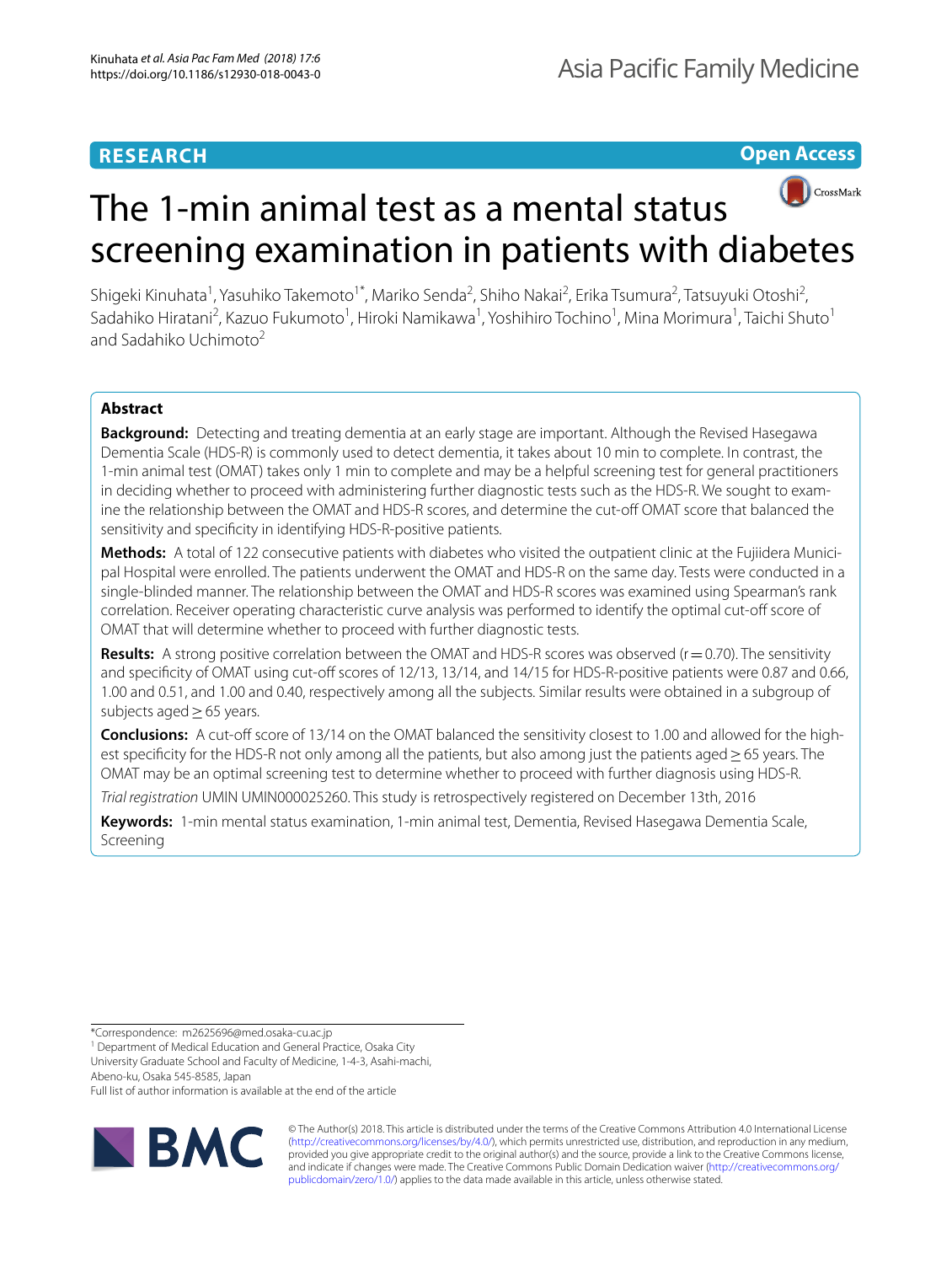## **Background**

It has been estimated that one-seventh of elderly people aged 65 years or greater sufer from dementia in Japan [[1\]](#page-4-0). Ohara et al. have shown that diabetes is a signifcant risk factor for all-cause dementia [\[2](#page-4-1)]. In addition, the prevalence of Alzheimer's disease (AD), one of the leading causes of dementia, is on the rise [\[3](#page-4-2)]. Dementia is one of the leading sources of caregiver burden and has emerged as a crucial public health, medical, economic, and social problem.

Several approaches to treat dementia including personcentered care, rehabilitation, training, or drugs, have recently become clinically available to prevent the progression of dementia. Therefore, it is important to perform screening tests for dementia at an early stage so that patients with dementia can be treated as early as possible to avert the progression of dementia-related behaviors and symptoms, and reduce medical, economic, and social burden alike. However, the early symptoms of dementia are difficult to detect for not only the patients and their families, but also for general practitioners. In addition, it takes about 10 min to complete the frequently used tests such as the Revised Hasegawa Dementia Scale (HDS-R) [[4,](#page-4-3) [5](#page-4-4)] or the Mini-Mental State Examination (MMSE) [\[6](#page-4-5)], which is often difficult to spare in busy out-patient clinical settings.

Recently, the 1-min animal test (OMAT), which is a 1-min mental status examination using animal names measuring verbal category fuency, has been developed. Verbal fuency can be classifed into category fuency and letter fuency. Previous studies have shown that category fuency tasks are better at discriminating between control subjects and patients with dementia or mild cognitive impairment, when compared with letter fuency [[7–](#page-4-6)[9\]](#page-4-7). Moreover, the category "animals" is more appropriate than "vegetables" to measure semantic category fuency because it is not confounded by sex-related differences  $[10]$  $[10]$ . Therefore, we decided to use the OMAT. Previous studies have validated the relationship between the OMAT and MMSE and demonstrated a positive correlation between OMAT and MMSE scores [\[7](#page-4-6), [10](#page-4-8), [11](#page-4-9)]. However, to the best of our knowledge, there has been no investigation into an association between the OMAT and HDS-R scores. The OMAT may be a helpful screening test for general practitioners in deciding whether to proceed with administering further diagnostic tests such as the HDS-R.

We sought to examine the relationship between the OMAT and HDS-R scores, and also the cut-off score of OMAT that balanced the sensitivity closest to 1.00 and enabled the highest specifcity for the HDS-R-positive status; this would help us determine whether to proceed with administering the HDS-R in all consecutive patients with diabetes as well as in just the diabetic patients aged 65 years or older.

## **Methods**

A total of 122 consecutive patients with diabetes who visited the outpatient clinic at Fujiidera Municipal Hospital from January 2014 to June 2015 were enrolled in this study. A diabetologist working at the hospital administered the OMAT and HDS-R tests. Tests were conducted in a single-blinded manner on the same day. The study protocols were in accordance with the Declaration of Helsinki, and were approved by the ethics committee of the Osaka City University (number 3496). Informed consent was obtained from all the subjects or their close relatives prior to participation.

## **1‑min animal test**

The OMAT is a quick and simple examination for category fuency that asks subjects to list as many diferent animals as possible in 1 min [[7,](#page-4-6) [12\]](#page-4-10). A previous report has shown that a cut-off score of 13/14 on the OMAT was able to distinguish patients with AD from control subjects with a sensitivity of 0.91 and a specifcity of 0.81. The number of animal names that could be verbally generated by the subjects was measured in this study.

## **Revised Hasegawa Dementia Scale**

The HDS-R has been established in Japan and, like the MMSE, is used as a common diagnostic test for dementia; the HDS-R has been demonstrated to be diagnostically more accurate compared to the MMSE  $[13]$  $[13]$  $[13]$ . The HDS-R consists of 9 simple questions with a maximum score of 30 points. Subjects are asked to state their age, date, place, repeat 3 words, perform serial subtraction of 7 starting at 100, recall digits backwards, recall 3 words, recall 5 objects, and state the names of vegetables [\[5](#page-4-4)]. The number of correct answers was measured and converted into scores based on the HDS-R assessment scale. A score of 20/21 on the HDS-R has been shown to discriminate between normal cognition and dementia with a sensitivity of 0.90 and a specificity of 0.82. Therefore, patients who scored less than 21 were defned as HDS-Rpositive in this study.

## **Relationship between OMAT and HDS‑R**

In this study, we enrolled all consecutive patients with diabetes who visited our hospital from January 2014 to June 2015. However, the prevalence of dementia in Japan has been reported to be 0.0476% among individuals younger than 65 years of age, and 15.75% among individuals who are 65 years or older  $[1]$  $[1]$ . Therefore, we examined the correlation between the OMAT and HDS-R scores, as well as the OMAT cut-of score to determine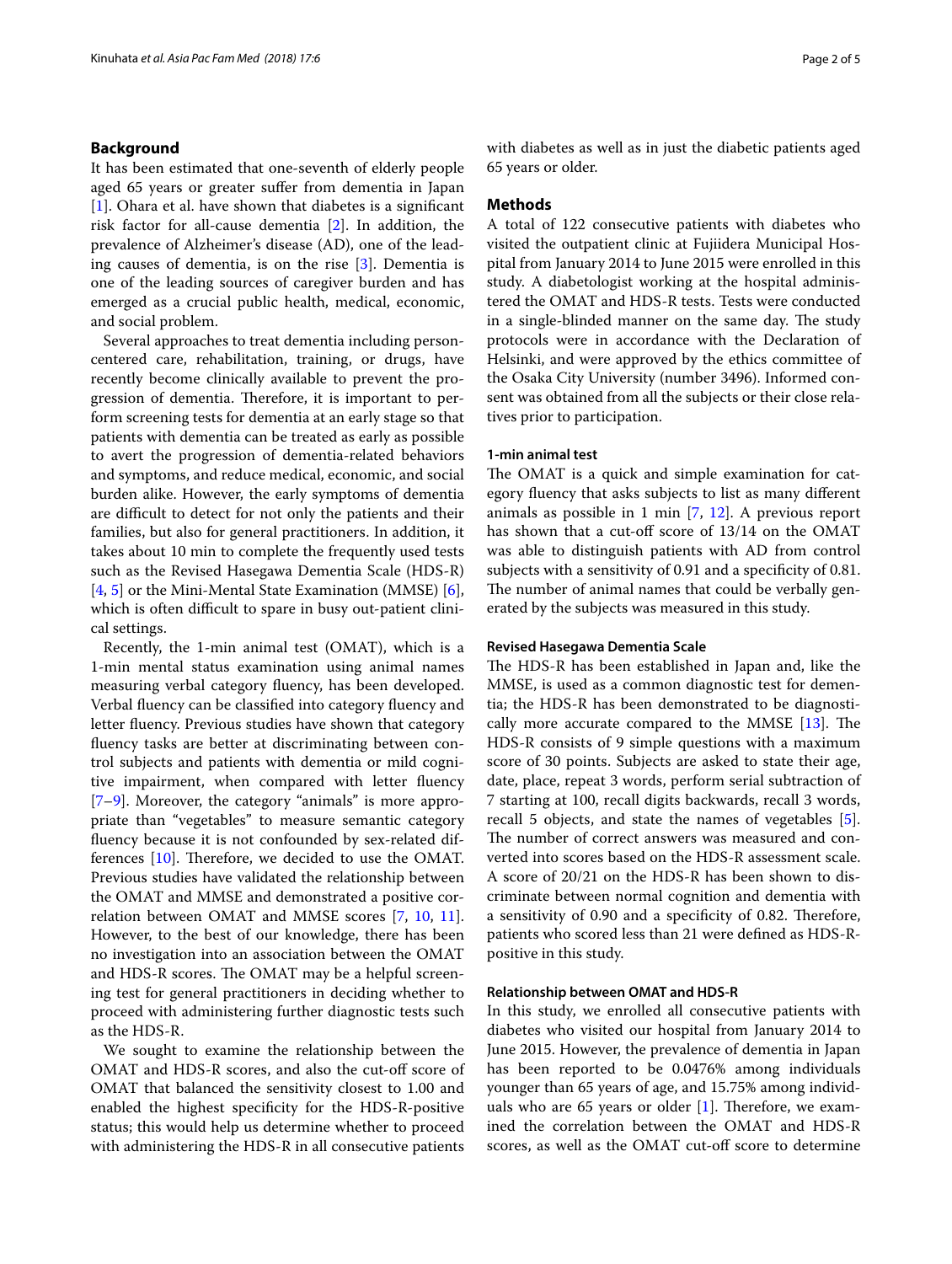whether to proceed with administering the HDS-R, not only among all the patients but also in a subgroup of patients aged 65 years or greater.

## **Statistical analysis**

The Spearman's rank correlation coefficient was used to determine the correlation between the OMAT and HDS-R scores. The receiver operating characteristics (ROC) curve analysis was used to determine the OMAT cut-off score that could identify HDS-R-positive patients [ $14$ ]. The cut-off score was defined as that balancing the sensitivity closest to 1.00 while enabling the highest specifcity on the ROC curve in order for the OMAT to be an optimal screening test in deciding whether to proceed to administering the HDS-R. Results with p values less than 0.05 were considered statistically significant. The statistical analyses were performed using IBM SPSS 22.0 (Chicago, IL, USA).

## **Results**

The baseline characteristics of the 122 subjects used for the analysis are shown in Table [1.](#page-2-0) We enrolled 122 consecutive patients with diabetes who visited the outpatient clinic at the Fujiidera Municipal Hospital in this study. The age range of the study subjects was  $40-89$  years. The analyses were repeated in a subgroup of patients who were 65 years or older ( $n=93$ ; median age 75 years; interquartile range 70–80 years).

Figure [1](#page-2-1) displays the relationship between the OMAT and HDS-R scores. A strong positive correlation was observed between the OMAT and HDS-R scores  $(r=0.70, p<0.01).$ 

Figure [2](#page-3-0) displays the results of the ROC curve analysis to determine the optimal OMAT cut-of score that can identify HDS-R-positive individuals. The OMAT scores of 12/13, 13/14, and 14/15 identifed HDS-R-positive patients with sensitivities of 0.87 (0.70–0.96; 95% CI, confdence intervals), 1.00 (0.84–1.00; 95% CI), and 1.00 (0.84–1.00; 95% CI), and with specifcities of 0.66 (0.55– 0.76; 95% CI), 0.51 (0.40–0.61; 95% CI), and 0.40 (0.30– 0.50; 95% CI), respectively. Hence, the OMAT score of

<span id="page-2-0"></span>**Table 1 Baseline characteristics of the study sample (N=122)**

| Variable                                             |             |
|------------------------------------------------------|-------------|
| Men/women, n/n                                       | 63/59       |
| Age (years) <sup>a</sup>                             | 72 (65-78)  |
| 1-min animal test score <sup>a</sup>                 | $13(10-16)$ |
| Revised Hasegawa's dementia scale score <sup>a</sup> | $25(20-28)$ |

*N* total study sample size, *n* number of males/females in group

<sup>a</sup> Values are expressed as median (interquartile range)



<span id="page-2-1"></span>13/14 was able to balance the sensitivity closest to 1.00 while enabling the highest specificity in identifying HDS-R-positive patients.

A strong positive correlation was observed between the OMAT and HDS-R scores ( $r=0.62$ ;  $p<0.01$ ) in the subgroup analysis as well. The ROC curve analysis showed that the OMAT scores of 12/13, 13/14, and 14/15 were able to identify HDS-R-positive patients with sensitivities of 0.87 (0.69–0.96; 95% CI), 1.00 (0.83–1.00; 95% CI), and 1.00 (0.83–1.00; 95% CI), and with specifcities of 0.56 (0.43–0.68; 95% CI), 0.35 (0.23–0.48; 95% CI), and 0.25  $(0.15-0.38; 95\% \text{ CI})$ , respectively. Therefore, an OMAT score of 13/14 balanced the sensitivity closest to 1.00 while enabling the highest specificity in identifying HDS-R-positive patients among subjects who were 65 years or older.

## **Discussion**

In the present study, a strong positive correlation was observed between the OMAT and HDS-R scores among all the enrolled patients with diabetes between 40 and 89 years of age. In addition, the OMAT cut-of score of 13/14 balanced the sensitivity closest to 1.00 while enabling the highest specifcity in identifying HDS-Rpositive patients to determine whether to proceed with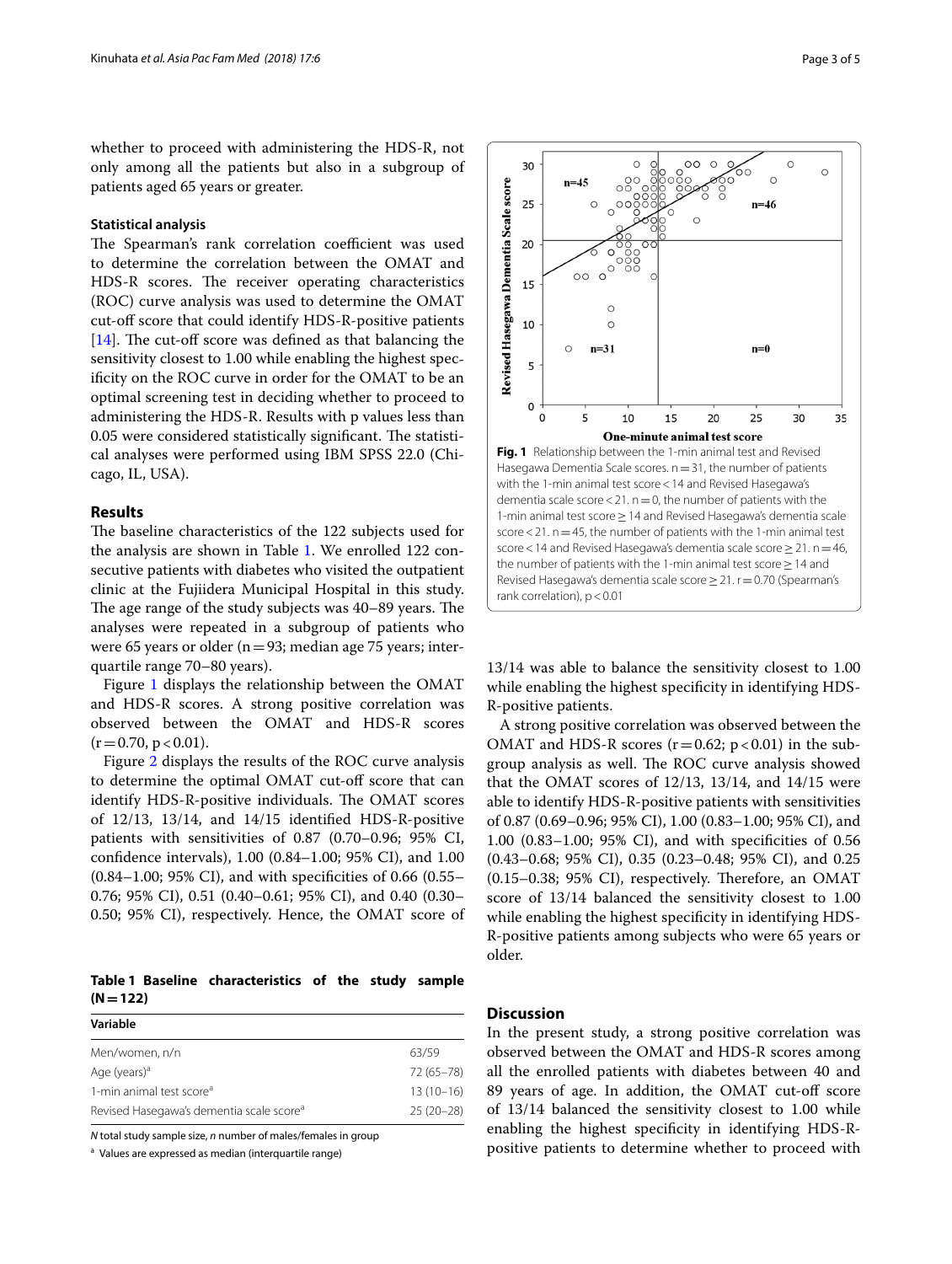<span id="page-3-0"></span>administering the HDS-R among all the patients as well as in the subgroup of patients who were 65 years or older.

To our knowledge, ours is the frst study to evaluate the association between OMAT and HDS-R and show a positive correlation between their scores.

Although the MMSE has been commonly used as a screening test for dementia all over the world, it has several disadvantages. The assessment of dementia status by MMSE is prone to be infuenced by the educational level of the subjects [\[15](#page-4-13)]. Executive functions are not fully represented in the MMSE. In addition, a previous study has shown that the HDS-R had a higher area under the ROC curve than the MMSE while identifying patients with AD [ $13$ ]. Therefore, it would be useful to apply HDS-R as a standard examination in the present study.

Though HDS-R has been established as a common diagnostic test for dementia, it consists of 9 questions, takes approximately 10 min to complete, and is occasionally difficult to implement in busy out-patient clinical settings. Meanwhile, OMAT consists of one simple question and is executed in 1 min. We found that the OMAT cut-of score of 13/14 showed a sensitivity of 1.00 for identifying HDS-R-positive patients in this study. This indicates that all the patients with a score of 14 or more on the OMAT scored 21 or higher on the HDS-R, and that the HDS-R was negative for dementia when the OMAT was negative for dementia. Therefore, the OMAT can be considered as an optimal screening test to determine whether to proceed with the administration of further diagnostic tests, such as the HDS-R. In addition, a score of 13/14 was the common cut-off score to identify HDS-R-positive patients between both age groups tested, and thus may be a widely applicable index.

There have been no previous studies comparing the difference between implementing the OMAT in Japanese and any other language. The OMAT requires subjects to list as many diferent animals as possible in 1 min; therefore, we speculate that any diferences are unlikely. Further investigations are needed to confrm this.

The present study has some limitations. First, the possibility of dementia was considered based on the HDS-R score alone, and no other tests were administered to validate this assumption. The gold standards for the diagnosis of dementia are the ICD-10, NIA-AA, and DSM-5 tests. Second, the HDS-R is an examination to assess the presence or absence of cognitive dysfunction, in particular, memory. It does not to distinguish between the different types of dementia. The OMAT is a simple examination to assess the presence or absence of cognitive dysfunction. We did not examine the association between the diferent types of dementia and the results of the HDS-R or the OMAT in this study. To the best of our knowledge, no previous studies have examined these associations. Further studies are necessary to address this issue. Third, the subjects of the present study were all Japanese patients with diabetes from a single hospital. Further studies involving non-diabetic patients or subjects of other ethnicities are required to improve the validity of our results. Fourth, the tests were conducted in a single-blinded manner. Further examinations using a double-blinded and independent study design are warranted to confrm our fndings.

## **Conclusions**

The present study showed a strong positive correlation between the OMAT and HDS-R scores. The OMAT cutoff score of 13/14 balanced the sensitivity closest to 1.00 while enabling the highest specificity in the identification of HDS-R-positive patients. The OMAT may be used as an optimal screening test while deciding whether to proceed with administering further diagnostic tests such as the HDS-R not only among all the patients enrolled in the study, but also in just the subgroup of patients aged 65 years or older.

#### **Authors' contributions**

SK participated in the study design and statistical analysis. ET, KF, HN, and SU collected the data. MS, SN, TO, SH, and SU participated in the study design. YT, YT, MM, and TS helped draft the manuscript. All authors read and approved the fnal manuscript.

#### **Author details**

<sup>1</sup> Department of Medical Education and General Practice, Osaka City University Graduate School and Faculty of Medicine, 1-4-3, Asahi-machi, Abeno-ku, Osaka 545-8585, Japan. <sup>2</sup> Fujiidera Municipal Hospital, Fujiidera, Japan.